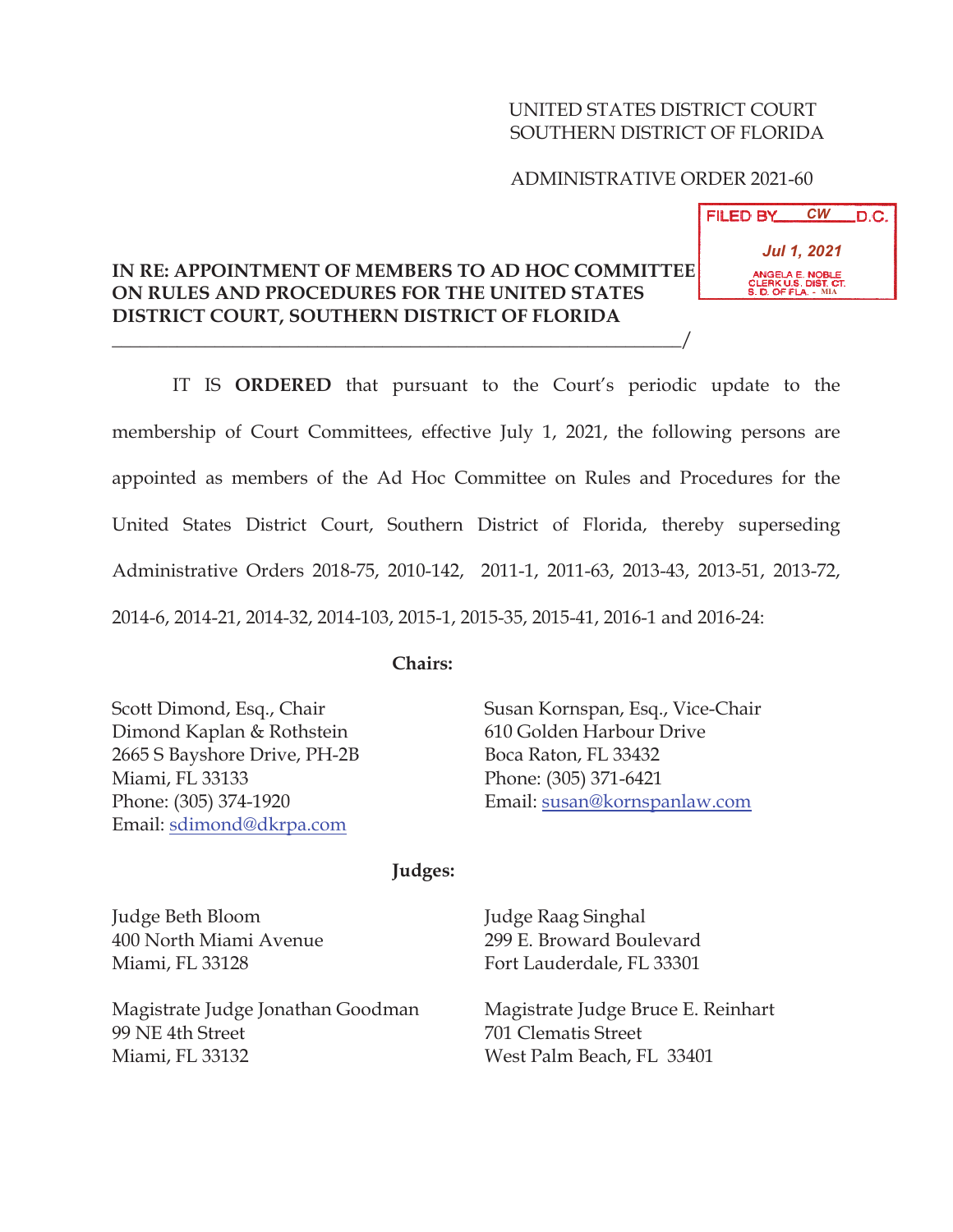# **Members:**

| Martin J. Alexander, Esq.               | Helaine Batoff, Esq.                  |
|-----------------------------------------|---------------------------------------|
| Holland & Knight LLP                    | Federal Public Defender's Office      |
| 515 East Las Olas Boulevard             | 150 W. Flagler Street, Suite 1700     |
| Ft. Lauderdale, FL 33301                | Miami, FL 33130                       |
| Phone: (954) 468-7821                   | Phone: (305) 530-7000                 |
| Email: martin.alexander@hklaw.com       | Email: helaine_batoff@fd.org          |
|                                         |                                       |
| Michael Caruso, Federal Public Defender | William Edward Cassidy, Esq.          |
| Federal Public Defender's Office        | William E. Cassidy, Attorney at Law   |
| 150 W. Flagler Street, Suite 1500       | 8350 S.W. 82nd Street Road            |
| Miami, FL 33130                         | Miami, FL 33143                       |
| Phone: (305) 530-7000                   | Phone: (786) 413-9197                 |
| Email: Michael_Caruso@fd.org            | Email: wcassidy@wcassidylaw.com       |
|                                         |                                       |
| Antonio Castro, Esq.                    | Christina M. Ceballos-Levy, Esq.      |
| Zumpano Castro, PLLC                    | Kenny Nachwalter, P.A.                |
| 500 S. Dixie Highway, Suite 302         | 1441 Brickell Avenue, Suite 1100      |
| Coral Gables, FL 33146                  | Miami, FL 33131                       |
| Phone: (305) 503-2990                   | Phone: (305) 373-1000                 |
| Email: antonio.castro@zumpanocastro.com | Email: ccl@knpa.com                   |
|                                         |                                       |
| Sean Cleary, Esq.                       | Angel Cortinas, Esq.                  |
| Law Offices of Sean M Cleary, P.A.      | Gunster                               |
|                                         |                                       |
| 19 W. Flagler Street, Suite 618         | 600 Brickell Avenue, Suite 3500       |
| Miami, FL 33130                         | Miami, FL 33131-3090                  |
|                                         |                                       |
| Phone: (305) 416-9805                   | Phone: (305) 376-6043                 |
| Email: sean@clearypa.com                | Email: acortinas@gunster.com          |
| Charles De Leo, Esq.                    | Devin Freedman, Esq.                  |
| De Leo & Kuylenstierna, P.A.            | Roche Cyrulnik Freedman LLP           |
| 8950 S.W. 74th Court, Suite 1710        | 200 S. Biscayne Boulevard, Suite 5500 |
| Miami, FL 33156                         | Miami, FL 33131                       |
| Phone: (786) 332-4909                   | Phone: (305) 357-3861                 |
|                                         |                                       |
| Email: cdeleo@dkmaritime.com            | Email: vel@rcfllp.com                 |
| William Hearon, Esq.                    | Kevin P. Jacobs, Esq.                 |
| William C. Hearon, P.A.                 | Homer Bonner Jacobs Ortiz, P.A.       |
| 1 S.E. 3rd Avenue, Suite 3000           | 1441 Brickell Avenue, Suite 1200      |
| Miami, FL 33131                         | Miami, Florida 33131                  |
| Phone: (305) 579-9813                   | Phone: (305) 350-5143                 |
| Email: bill@williamhearon.com           | Email: kjacobs@homerbonner.com        |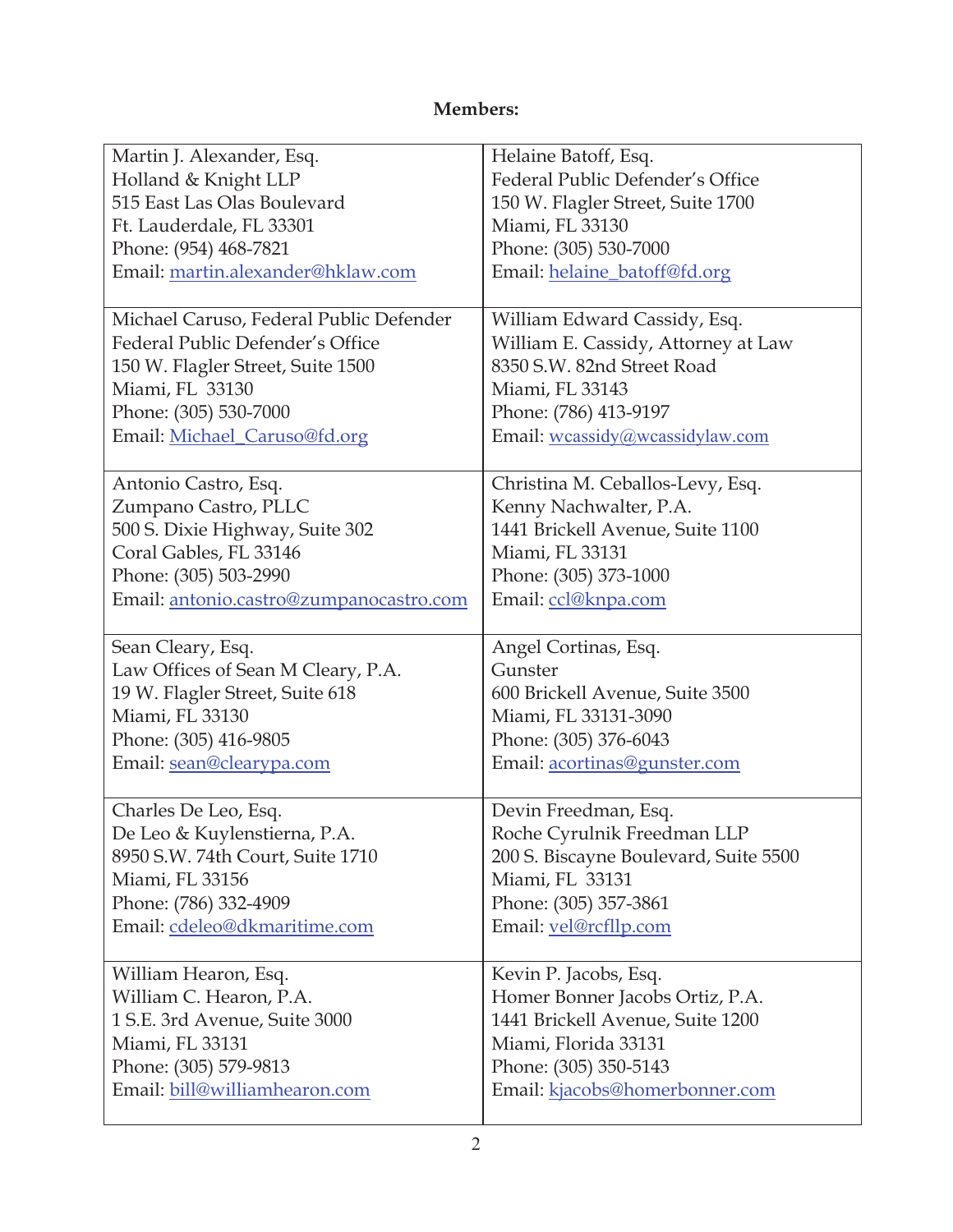| Dexter Lee, Esq.                                            | Craig Leen, Esq.                                          |
|-------------------------------------------------------------|-----------------------------------------------------------|
| United States Attorney's Office                             | <b>K&amp;L Gates</b>                                      |
| 99 N.E. 4th Street, Suite 300                               | 1601 K Street N.W.                                        |
| Miami, FL 33132                                             | Washington, DC 20006                                      |
| Phone: (305) 961-9320                                       | Phone: (202) 778-9232                                     |
| Email: dexter.lee@usdoj.gov                                 | Email: craig.leen@klgates.com                             |
|                                                             |                                                           |
| Samuel Lewis, Esq.                                          | Janet Munn, Esq.                                          |
| Cozen O'Connor                                              | Rasco Klock Perez & Nieto, P.A.                           |
| 200 S. Biscayne Boulevard, Suite 3000                       | 3830 Coco Grove Avenue                                    |
| Miami, FL 33131                                             | Miami, FL 33133                                           |
| Phone: (305) 358-5001                                       | Phone: (305) 450-6223                                     |
| Email: slewis@cozen.com                                     | Email: <i>jteresamunn@gmail.com</i>                       |
|                                                             |                                                           |
| Irene Oria, Esq.                                            | Christopher Pace, Esq.                                    |
| FisherBroyles, LLP                                          | Jones Day                                                 |
| 199 E. Flagler Street, Suite 550                            | 600 Brickell Avenue, Suite 3300                           |
| Miami, FL 33131                                             | Miami, FL 33131                                           |
| Phone: (786) 536-2838                                       | Phone: (305) 714-9700                                     |
| Irene.oria@fisherbroyles.com                                | Email: cripace@jonesday.com                               |
|                                                             |                                                           |
| Bernard Pastor, Esq.                                        | Clinton Payne, Esq.                                       |
| Miami-Dade County Attorney's Office                         | Hinshaw & Culbertson, LLP                                 |
| 111 N.W. 1st Street, Suite 2810                             | 2525 Ponce de Leon Boulevard, FL 4                        |
|                                                             | Coral Gables, FL 33134                                    |
| Miami, FL 33128                                             |                                                           |
| Phone: (305) 375-5151                                       |                                                           |
|                                                             | Phone: (305) 358-7747                                     |
| Email: pastor@miamidade.gov                                 | Email: cpayne@hinshawlaw.com                              |
| Allen Pegg, Esq.                                            | Michael A. Pineiro, Esq.                                  |
| Hogan Lovells US LLP                                        | Marcus Neiman & Rashbaum, LLP                             |
| 600 Brickell Avenue, Suite 2700                             | 2 S. Biscayne Boulevard, Suite 2530                       |
| Miami, FL 33131                                             | Miami, FL 33131                                           |
| Phone: (305) 459-6500                                       | Phone: (305) 400-4260                                     |
|                                                             |                                                           |
| Email: allen.pegg@hoganlovells.com                          | Email: mpineiro@mnrlawfirm.com                            |
| Eduardo Sanchez, Esq.                                       | Adam Schwartz, Esq.                                       |
| U.S. Attorney's Office                                      | Homer Bonner Jacobs Ortiz, P.A.                           |
| 99 N.E. 4th Street, Room 800                                | 1441 Brickell Avenue, Suite 1200                          |
| Miami, FL 33132                                             | Miami, FL 33131                                           |
|                                                             |                                                           |
| Phone: (305) 961-9057<br>Email: Eduardo.i.sanchez@usdoj.gov | Phone: (305) 350-5116<br>Email: aschwartz@homerbonner.com |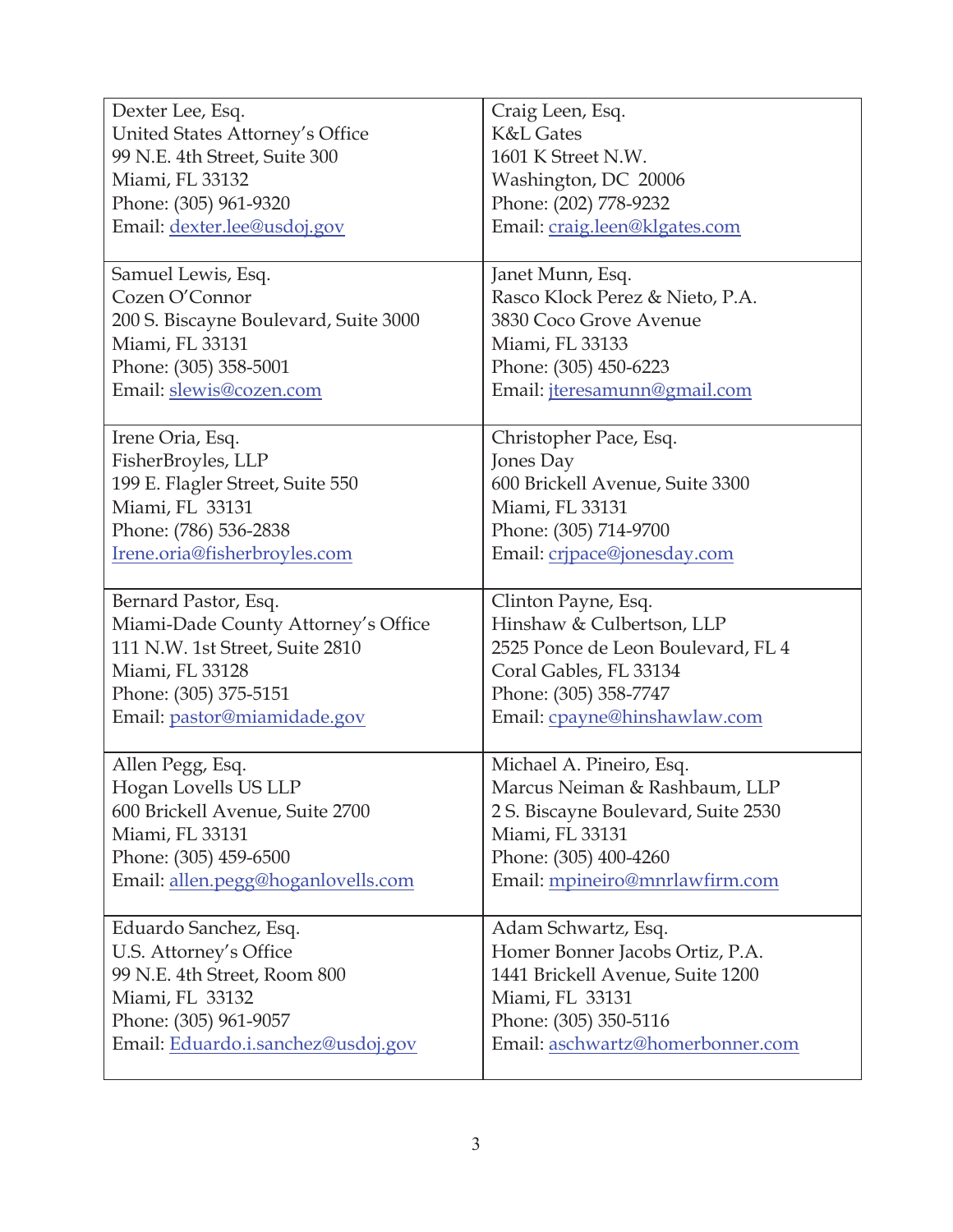| Joseph Serota, Esq.                     | Jason Sherry, Esq.                    |
|-----------------------------------------|---------------------------------------|
| Weiss Serota Helfman Et Al              | Sherry Law Office PLLC                |
| 2525 Ponce de Leon Boulevard, Suite 700 | 200 S.E. 1st Street, Suite 400        |
| Coral Gables, FL 33134                  | Miami, FL 33131                       |
| Phone: (305) 854-0800                   | Phone: (305) 792-4265                 |
| Email: jserota@wsh-law.com              | Email: jason@sherrylawoffice.com      |
|                                         |                                       |
| Brian Stack, Esq.                       | Ryan Stumphauzer, Esq.                |
| Stack Fernandez & Harris, P.A.          | Stumphauzer Foslid Sloman Et Al       |
| 1001 Brickell Bay Drive, Suite 2650     | 2 S. Biscayne Boulevard, Suite 1600   |
| Miami, FL 33131                         | Miami, FL 33131                       |
| Phone: (305) 371-0001                   | Phone: (305) 614-1440                 |
| Email: bstack@stackfernandez.com        | Email: rstumphauzer@sfslaw.com        |
|                                         |                                       |
| Brian W. Toth, Esq.                     | Ryan A. Ulloa, Esq.                   |
| Gelber Schachter & Greenberg, P.A.      | White & Case LLP                      |
| 1 S.E. 3rd Avenue, Suite 2600           | 200 S. Biscayne Boulevard, Suite 4900 |
| Miami, FL 33131                         | Miami, FL 33131                       |
| Phone: (305) 728-0965                   | Phone: (305) 995-5243                 |
| Email: btoth@gsgpa.com                  | Email: ryan.ulloa@whitecase.com       |
|                                         |                                       |
| Jonathan Vair, Esq.                     | Professor Howard M. Wasserman         |
| Stearns Weaver Miller Et Al             | FIU College of Law                    |
| 150 W. Flagler Street                   | 11200 S.W. 8th Street, RDB 2065       |
| Miami, FL 33130                         | Miami, FL 33199                       |
| Phone: (305) 789-3520                   | Phone: (305) 348-7482                 |
| Email: jvair@stearnsweaver.com          | Email: wassermana@fiu.edu             |
|                                         |                                       |
| Aaron S. Weiss, Esq.                    |                                       |
| Carlton Fields P.A                      |                                       |
| 2 MiamiCentral                          |                                       |
| 700 N.W. 1st Avenue                     |                                       |
| Miami, FL 33136                         |                                       |
| Phone: (305) 530-0050                   |                                       |
| Email: aweiss@carltonfields.com         |                                       |
|                                         |                                       |

The Ad Hoc Committee is charged with reviewing the Local Rules of the Court and monitoring the workings of the Rules through periodic and regular public meetings. In addition, this Ad Hoc Committee is expected to undertake the review of